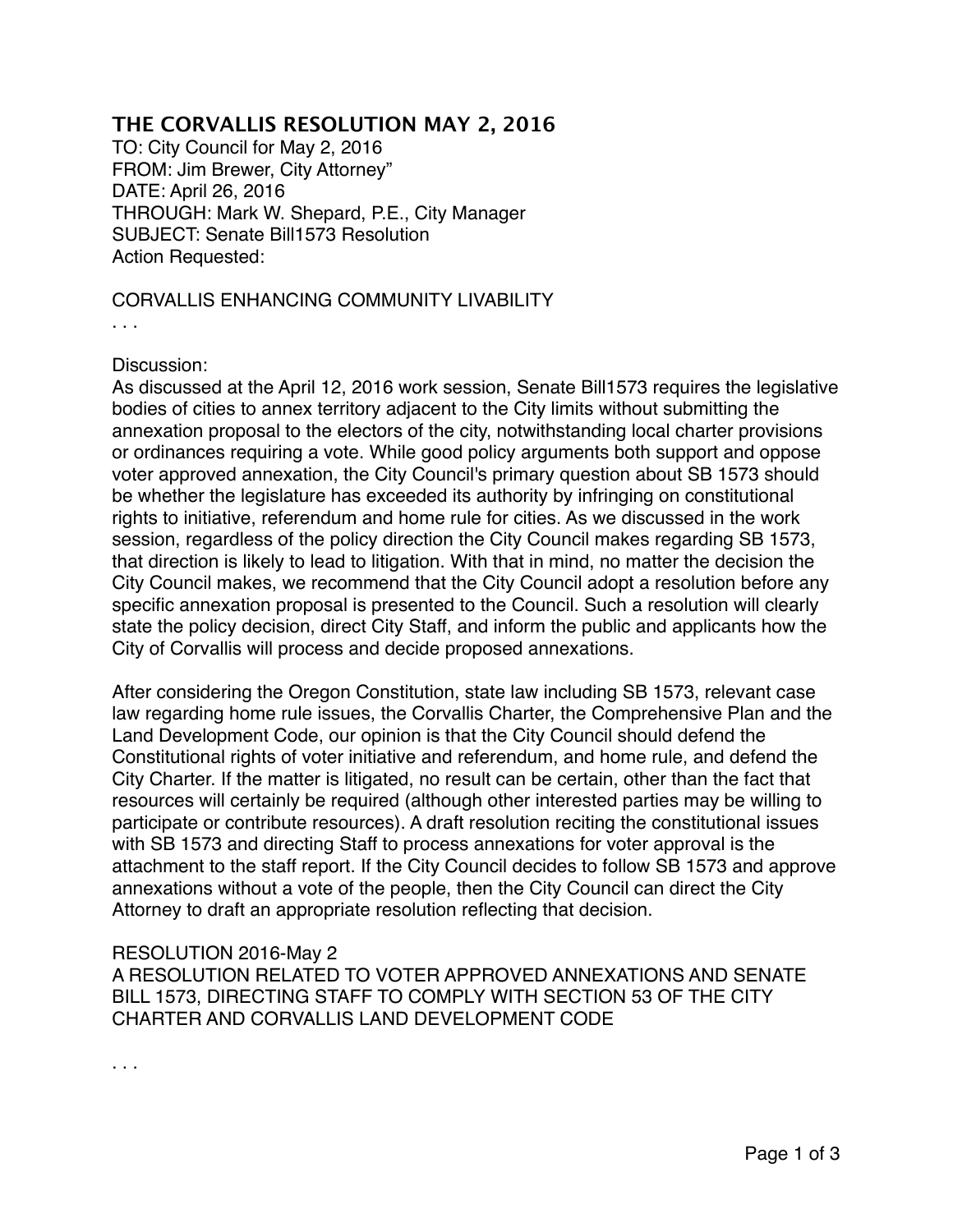WHEREAS, the Constitution of the State of Oregon limits the grant of power to the Oregon Legislature by reserving to the people the right of initiative and referendum, and further reserves to the voters of cities the right of initiative and referendum on local, special and municipal legislation, and further reserves to the voters of cities the right to adopt and amend municipal charters; and

WHEREAS, the people of the City of Corvallis voted and exercised the power under the Constitution and laws of the State of Oregon to enact a home rule charter; and

WHEREAS, the people of the City of Corvallis voted and exercised the power of initiative to amend the Charter by enacting Section 53, which requires that any annexation to the City of Corvallis be approved by a prior majority vote among the electorate, unless mandated by State law; and

WHEREAS, the City of Corvallis adopted a Comprehensive Plan and a Land Development Code, acknowledged by the State of Oregon as consistent with Statewide Planning Goals and State land use laws; and

WHEREAS, consistent with the City Charter, both the Comprehensive Plan and Land Development Code require that proposed annexations which comply with the land use criteria, except for those annexations mandated due to health hazards, must be referred to the voters for approval by a majority of the electorate, prior to being final; and

WHEREAS, in 2016 the Oregon Legislature passed an emergency law, Senate Bill 1573 (Chapter 51, Oregon Laws 2016), directing that annexation decisions must be made by the governing body of cities, and may not be made by the voters; and

WHEREAS, Senate Bill 1573 acts outside of the authority granted to the legislature by the Oregon Constitution by attempting to effectively amend the city charters of Corvallis and other home rule cities, and by frustrating the rights of the voters of cities to exercise their home rule authority; and

WHEREAS, Senate Bill 1573 conflicts with the City Charter, and the public, City Staff and applicants need to understand how the City of Corvallis will proceed with annexation proposals;

NOW, THEREFORE, THE CITY COUNCIL OF THE CITY OF CORVALLIS RESOLVES that notwithstanding Senate Bill 1573, the City Council intends to refer all annexation approvals to the voters as required by the City Charter, Comprehensive Plan and Land Development Code; and

BE IT FURTHER RESOLVED that City Staff are directed to seek applicants' voluntary agreements to submit annexation proposals to the voters as required by the City Charter; and